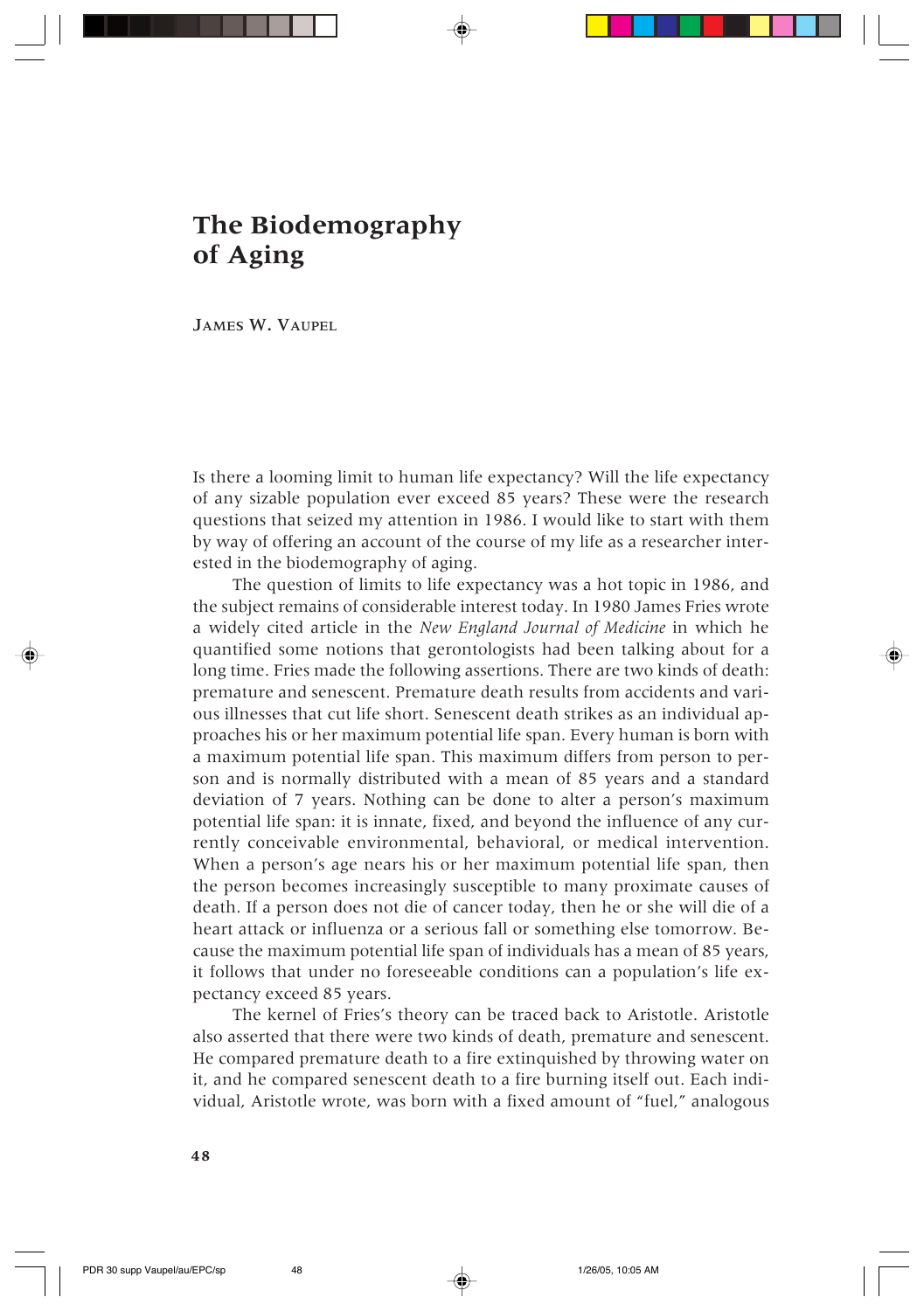to the wood in a fire. No new fuel could be added. Hence, each individual has a maximum potential life span. For 24 centuries this Aristotelian view has been widely accepted and is still viewed by many experts as well as laypeople as undeniably correct. The value of Fries's contribution was to clearly specify the elements of the theory and to quantify particular values for the mean and standard deviation of the distribution of maximum potential life spans.

Evolutionary biologists, starting with Medawar, Williams, and Hamilton in the 1950s and 1960s, developed a theory of aging that is consistent with the Aristotelean notion of limited life spans. Their basic reasoning can be simply summarized. Evolution is driven by the survival of the fittest. By definition, individuals who are more fit have more descendants than those who are less fit. That is, fit individuals are more likely to survive to reproductive age and to give birth to numerous offspring who survive to reproduce as well. Hence the genes of the individuals in a population tend to be the genes of fit individuals.

But how does age affect this process? Older individuals have few if any additional progeny. Over the long course of human evolution, the elderly contributed to the survival and reproductive success of their children and grandchildren by providing them with food and other resources. Such contributions tend to diminish with age. Moreover, only a small proportion of individuals, before the twentieth century, survived to age 70 or older. Hence, individuals with mutations that increased the chances of death at older ages but not at younger ages—were almost as fit as individuals without such mutations. As such mutations gradually occurred and were passed on from generation to generation, their frequency tended to increase. This process was accelerated for mutations that are deleterious at older ages but that reduce mortality or increase fertility at younger ages. In any case, however, harmful mutations that affect only older individuals accumulate over many generations, and this results in an increase in death rates with age. In particular, death rates reach very high levels at ages when individuals make little contribution to the survival or fertility of their descendants. This high level of mortality imposes an effective limit to any individual's life span. Because the burden of late-acting mutations affects various individuals differently, maximum potential life span also varies across individuals. For humans, it does not seem unreasonable that the mean of this distribution might be 85 years or so, perhaps with a standard deviation of roughly 7 years, because the fitness contribution of older individuals is certainly modest by age 85, very small by age 92, minuscule by age 99, and not large at age 78 or even 71.

Because Fries's arguments seemed reasonable to many people, because he expressed his views clearly, cogently, and with admirable specificity, because he presented some indirectly relevant evidence to support his position, and because his theory is consistent with the evolutionary theory of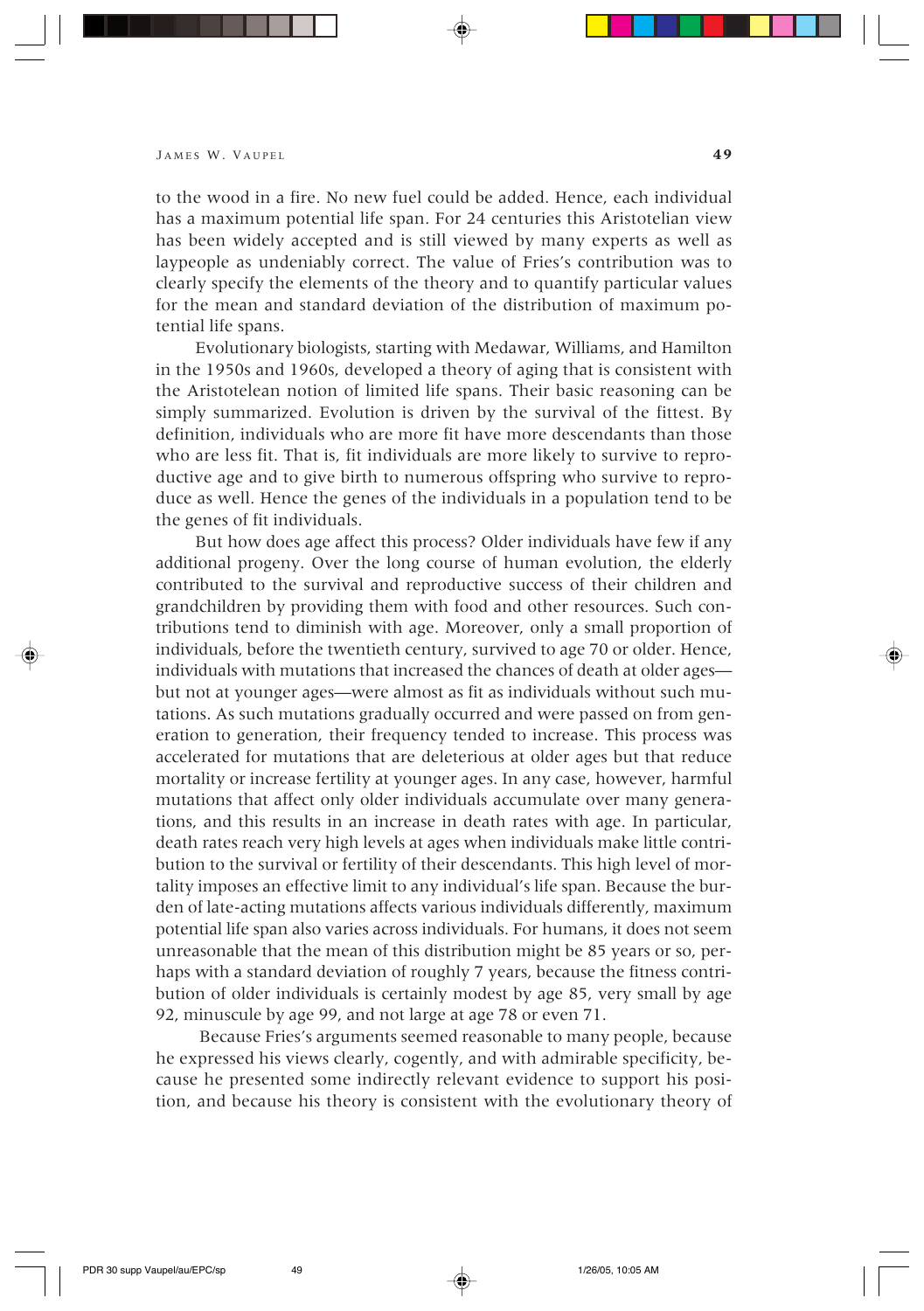aging, the "Fries theory" was widely accepted in the 1980s. Some scholars, however, had doubts, especially about whether 85 years was the true limit to human life expectancy but also about the general notion of limited life spans. Kenneth Wachter and Sheila Ryan Johansson at the University of California at Berkeley made a crucial contribution by organizing a stimulating research workshop in 1988 to discuss the evidence for the theory and the doubts about it.

Immediately after participating in this workshop, James Carey, Shripad Tuljapurkar, and I discussed possible analyses that might be done to test the Fries theory. At the University of Minnesota I had organized a series of weekly meetings at which scholars interested in demography could discuss their research. Following the Berkeley workshop, the Minnesota meetings increasingly focused on Fries's theory and how to test it. Working together with Carey, at the University of California at Davis, we developed a program of research. We were encouraged by various people, most importantly by Richard Suzman at the US National Institute on Aging, and also by Michael Teitelbaum at the Sloan Foundation and by Tuljapurkar, Robert Fogel, Nathan Keyfitz, Peter Laslett, and Samuel Preston, among others. Before I describe our program of research, let me briefly recount how I arrived at the University of Minnesota and how my research career there got started.

## My early research career

After studying international business at Harvard Business School, getting a Master's degree in public policy, and starting Ph.D. research at the Kennedy School of Government at Harvard, I joined the public policy faculty at Duke University. At Harvard I began three Ph.D. dissertations. The first focused on mathematical methods for deciding when it is time to cease analyzing a decision dilemma. The second concerned public regulation of multinational corporations. And the third, which I finished after I started working at Duke, evaluated public policies to reduce "early death" before age 65. My interest in mortality led me to start reading and thinking about demography. This resulted in my first research article in *Demography*, a piece by Vaupel, Manton, and Stallard (1979) on the impact of heterogeneity in frailty on the dynamics of mortality. For three years, spread out over the first half of the 1980s, I was employed by the International Institute for Applied Systems Analysis (IIASA), near Vienna, Austria, where I deepened my understanding of demography by working with such outstanding researchers as Brian Arthur, Nathan Keyfitz, Andrei Rogers, Michael Stoto, and Anatoli Yashin.

At the end of my stay at IIASA, I moved to Minneapolis and began working in 1986 as a full professor at the Humphrey Institute for Public Affairs and Planning at the University of Minnesota. It was immediately made clear to me that I would have to learn how to raise grant funding. In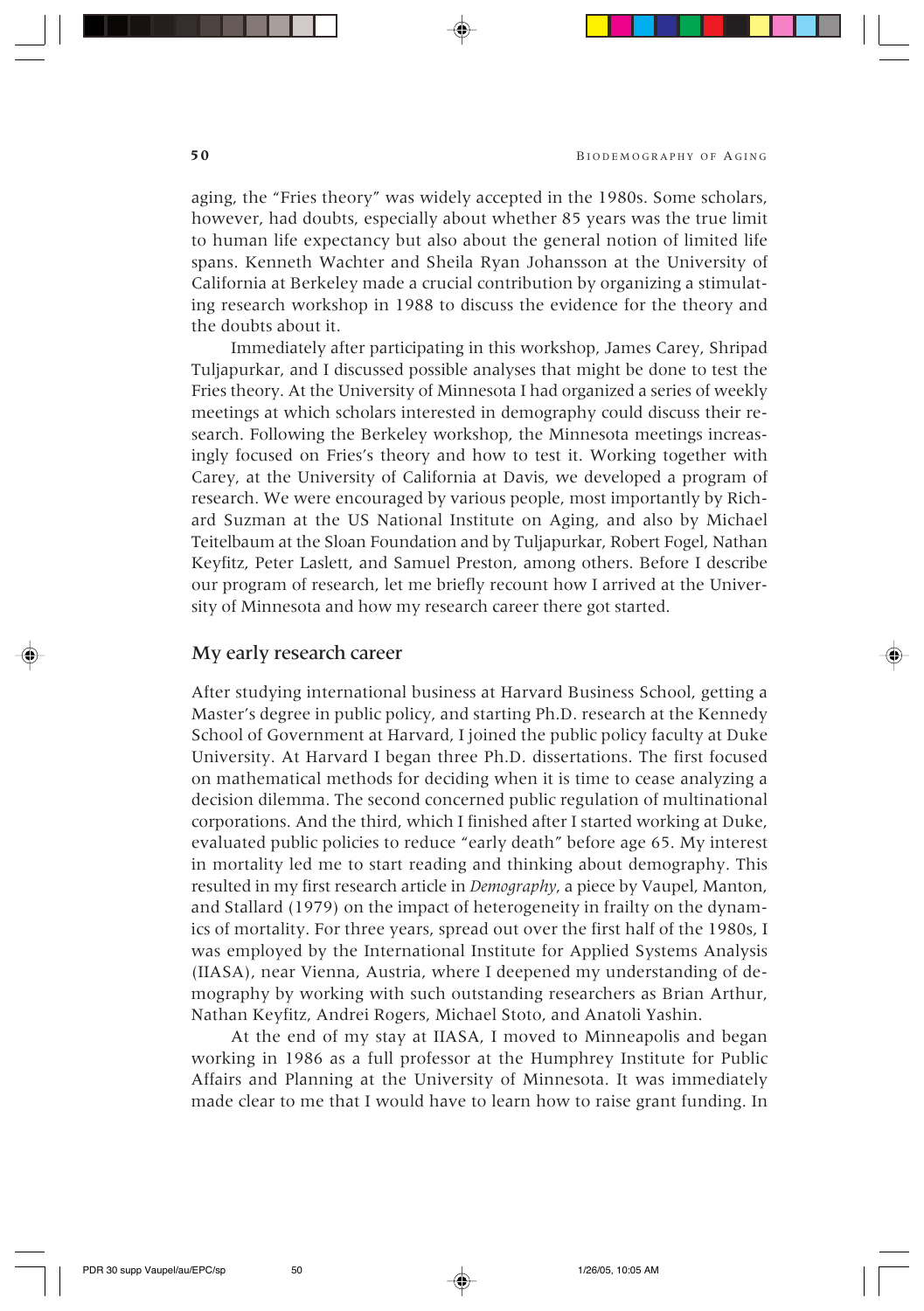part because of the pressure to do so and in part because of my by-now deep interest in demography, I decided to find colleagues at Minnesota who were also interested in demography. So I used the Science and Social Science Citation Indexes to find the names of everyone in Minnesota who had written a cited article with the word "demography" or "population" in the title, abstract, or key words. I found almost 200 names. Some had left Minnesota, some lived in Minnesota but a long way from Minneapolis, and some clearly had interests that were distant from demographic research. Many, however, seemed relevant and others, such as the author of "The population of timber wolves on Isle Royale," seemed at least to be worth meeting. So I started telephoning people and asking whether they would like to have lunch with me. Very few people turned me down. Altogether I had lunch with about 100 new people over the course of my first year at Minnesota.

As it turned out, many of these people were interested in survival and longevity, in some cases for humans and in other cases for various nonhuman species. A group of about 30 of these researchers decided to meet for an hour once a week to discuss research on the demography of aging. These participants included about a dozen scholars with backgrounds in social and behavioral sciences, about half a dozen with degrees in medicine and public health, another half dozen from various branches of biology, and a final half dozen from statistics, biostatistics, and actuarial mathematics. Robert Kane, who then was Dean of the School of Public Health, offered us use of a seminar room and provided some financial support. Other financial support came from the Humphrey Institute, from the central administration of the University, and from a program directed by Michael Teitelbaum at the Sloan Foundation. We used this money to start some pilot research projects.

None of the participants was able to attend every meeting, but typically between 12 and 20 researchers came—and almost all the meetings, which started in 1987 and ended in 1991, were lively and stimulating. Numerous research projects were developed or furthered by the meetings, including David Snowdon's study of elderly Catholic nuns, the work by Steven Ruggles and Robert McCaa on census data, Richard Paine's compilation of lifetables for prehistoric European populations, Stanley Hill's evaluation of the impact of longer lives on life insurance companies, and Peter Abrams's research on evolutionary forces that shape the age trajectory of mortality for any species.

Throughout the four years of the weekly series and especially after the aforementioned Berkeley workshop, the main interest focused on Fries's theory and how to test it. As a result of our discussions, we were able to develop a multi-university program of research that we submitted to the US National Institute on Aging. Richard Suzman encouraged and facilitated this application. We started the research on 1 January 1990. Funding for the re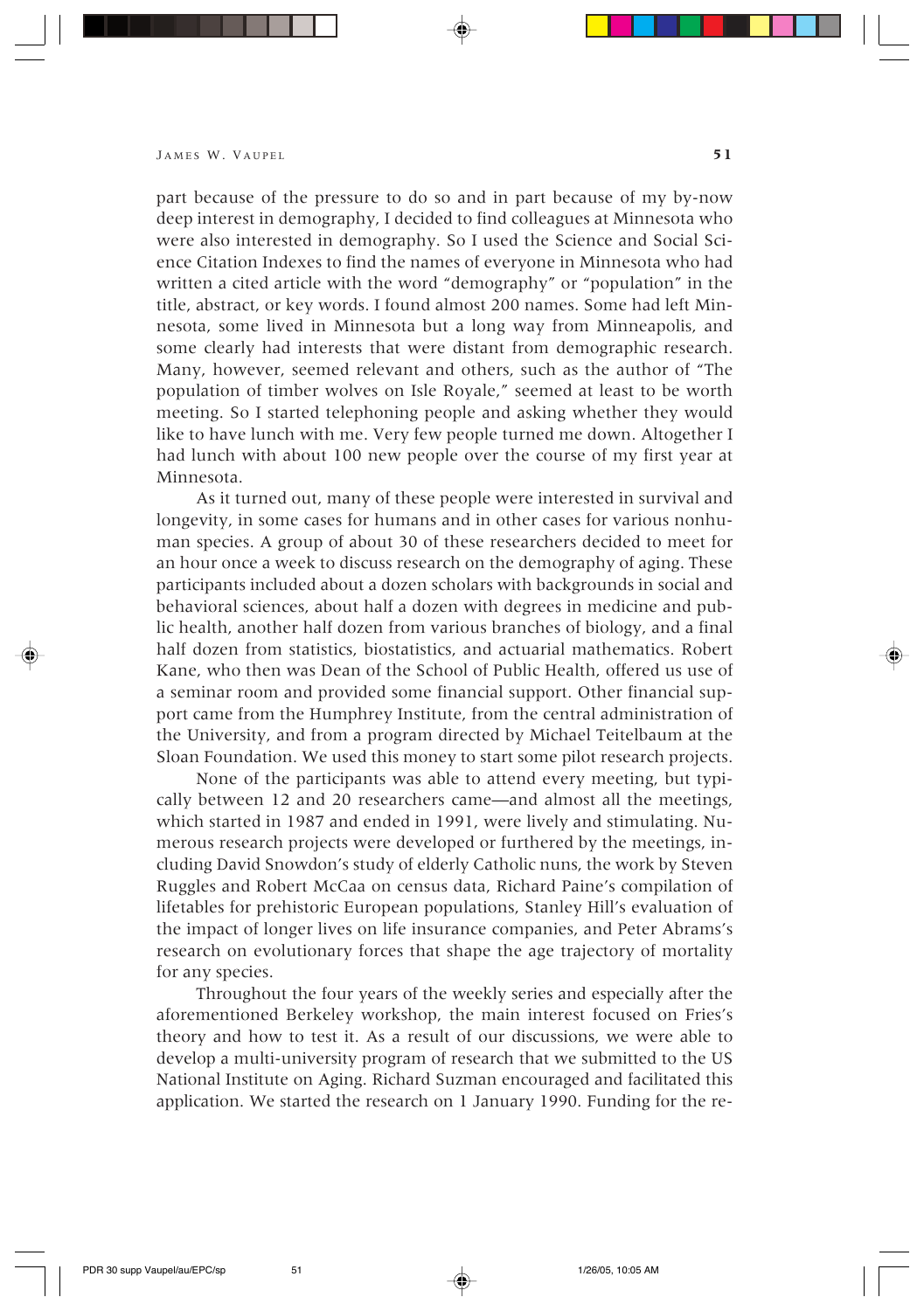search we began then has been renewed three times, and we are currently in the fifteenth year of work. Of course we are now studying new topics, and there has been considerable change in personnel as well as a shift in the location of the coordinating center of the grant from the University of Minnesota to Duke University. For a decade and a half, however, we have focused on the general topic of life span limits versus life span plasticity.

## Research strategy: The Scientific Method

Let me now turn to the strategy we decided to pursue to investigate the Fries theory in general and, more specifically, whether there is a looming limit to human life expectancy at age 85. Our key decision was to adopt the so-called Scientific Method. Let me emphasize that most demographic research, including most research of the highest standards and greatest interest, is based on other strategies. Let me also admit that most of my own research is based on other approaches to knowledge, although it seems to me that my involvement in the application of the Scientific Method to the Fries theory is perhaps my biggest contribution to knowledge and, in light of this, I plan to base much of my future research on that method. Various population scientists— James Smith of the RAND Corporation comes immediately to mind—have demonstrated how powerful the Scientific Method can be in research on the demography (and economics) of aging, and I believe that demographers should emphasize this strategy more than most of us do.

The Scientific Method involves three main elements. First, a theory must be explicitly and precisely specified. Fries's contribution was to add such flesh and bones to misty gerontological speculation. Second, falsifiable predictions of the theory have to be deduced. Much of our thinking at Minnesota was devoted to formulating such testable propositions. Third, highly reliable data have to be gathered to determine whether the predictions hold true. If they do, this adds to the credibility of the theory; if not, the theory has been shown to be wrong. All theories are eventually proven wrong, but some theories are useful, at least in some contexts. Newton's theory of gravity is an example. So the crucial task in testing a theory is to develop predictions that are not only falsifiable but that are also important in terms of the purposes of the theory.

With substantial help from James Carey and from others not at the University of Minnesota, we developed four falsifiable predictions of the Fries theory. Then instead of using convenient datasets already at hand—a tempting approach to research—we thought long and hard about how to assemble the most compelling datasets to test the four predictions. We gathered the data, tested the propositions, and published refereed articles in *Science* and other outstanding journals. Various objections were raised, and we systematically pursued research to respond to each serious concern.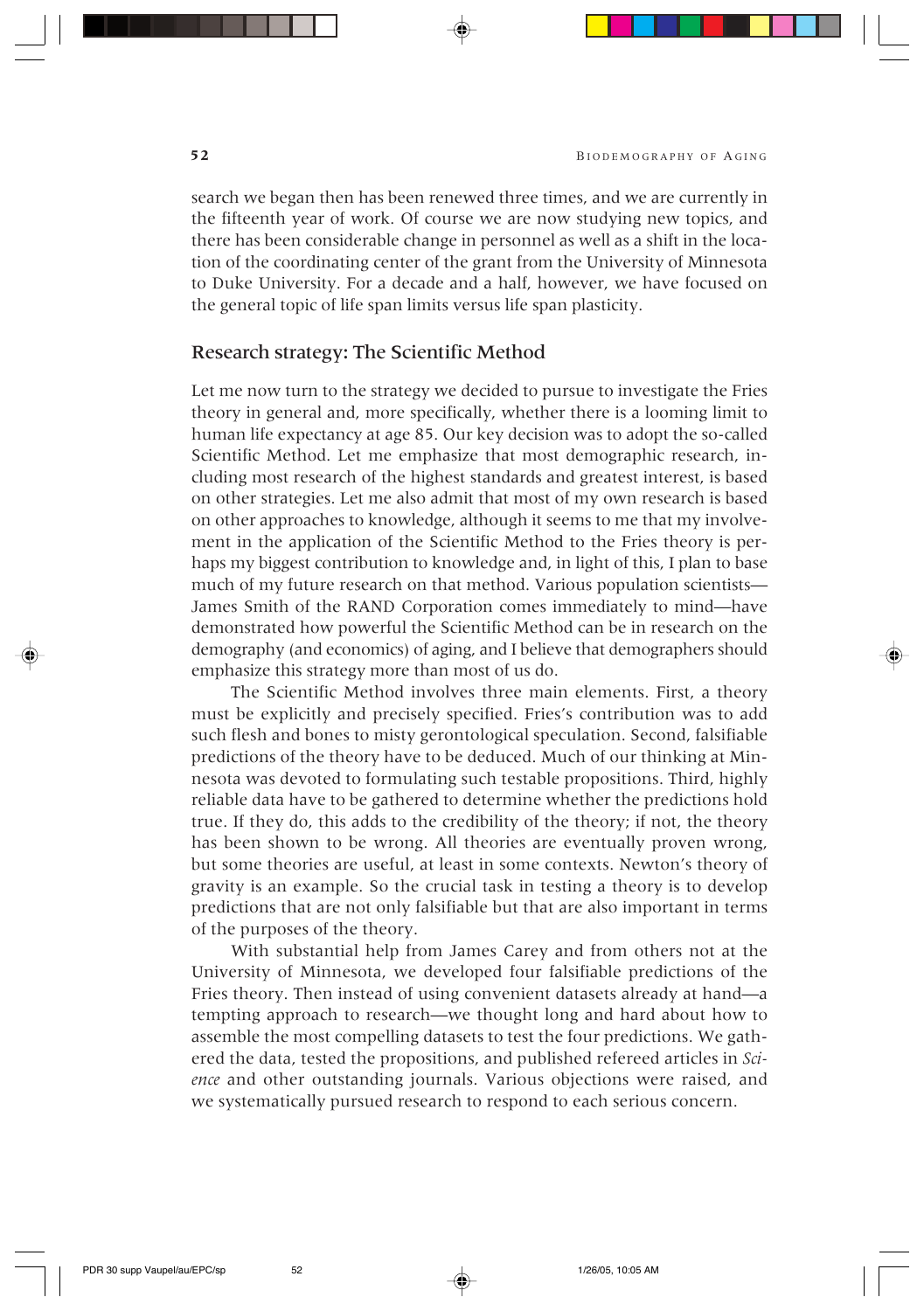The first of the predictions we tested can be adumbrated as follows. According to the Fries theory, nearly all mortality at advanced ages is due to senescent death, and nothing can be done to reduce senescent death. Specifically, the prediction is that death rates after age 85 years, and especially after age 92 or 99, should be about the same today as they always have been. Fries explicitly makes this claim in his seminal article. So we decided to compile reliable statistics on the age-specific probabilities of death after age 85 over an extended period of time. The most reliable long-term data on death rates pertain to Sweden: outstanding data have been collected since 1861 and serviceable data since 1750. Although appropriate data had been collected, however, statistics on Swedish death rates after age 85 had not been systematically compiled, checked, and published. So we asked Hans Lundstrom of Statistics Sweden to undertake this task. Subsequently, the work of Roger Thatcher permitted study of long-term trends in mortality at the oldest ages in England and Wales, and the monumental efforts of Väinö Kannisto extended this work to more than a dozen additional countries. Hence we were able to test our first falsifiable prediction of Fries's theory. Have death rates above age 85, and particularly above age 100, remained more or less constant over time? In particular, have death rates at these advanced ages remained unchanged in Sweden since 1861 (and in various other countries over extended periods)?

Our second testable hypothesis ran as follows. If everyone is born with a maximum potential life span, then two identical twins should be born with the same maximum. The world's best twin registry, at least for our purposes, was in Denmark. Two professors of medicine, Mogens Hauge and Bent Harvald, set up the Danish Twin Registry, the world's first such national registry, half a century ago. They and their colleagues were able to follow nearly all Danish twins born since 1870. By 1990 the Registry had 120 years of twin data, and the dataset included many elderly twin pairs. In early 1988 I contacted Niels Holm, who was then head of the Danish Twin Registry, and invited him to visit us in Minneapolis. That summer I went to Denmark and we started to do some collaborative research on the Registry. The collaboration flourished to such an extent that I was offered a professorship at Odense University Medical School in Denmark. In June 1991 I moved to Denmark and started work as professor of epidemiology and demography, with responsibility to advance research using the Twin Registry and, more generally, to develop research on the epidemiology and demography of aging. One of my colleagues was Kaare Christensen, then a young epidemiologist and now one of the world's leading twin researchers and a well-known epidemiologist of aging.

When I started to collaborate on research using the Danish Twin Registry, the data were not computerized: the information for each person was on an index card. The first thing we did, with funding from the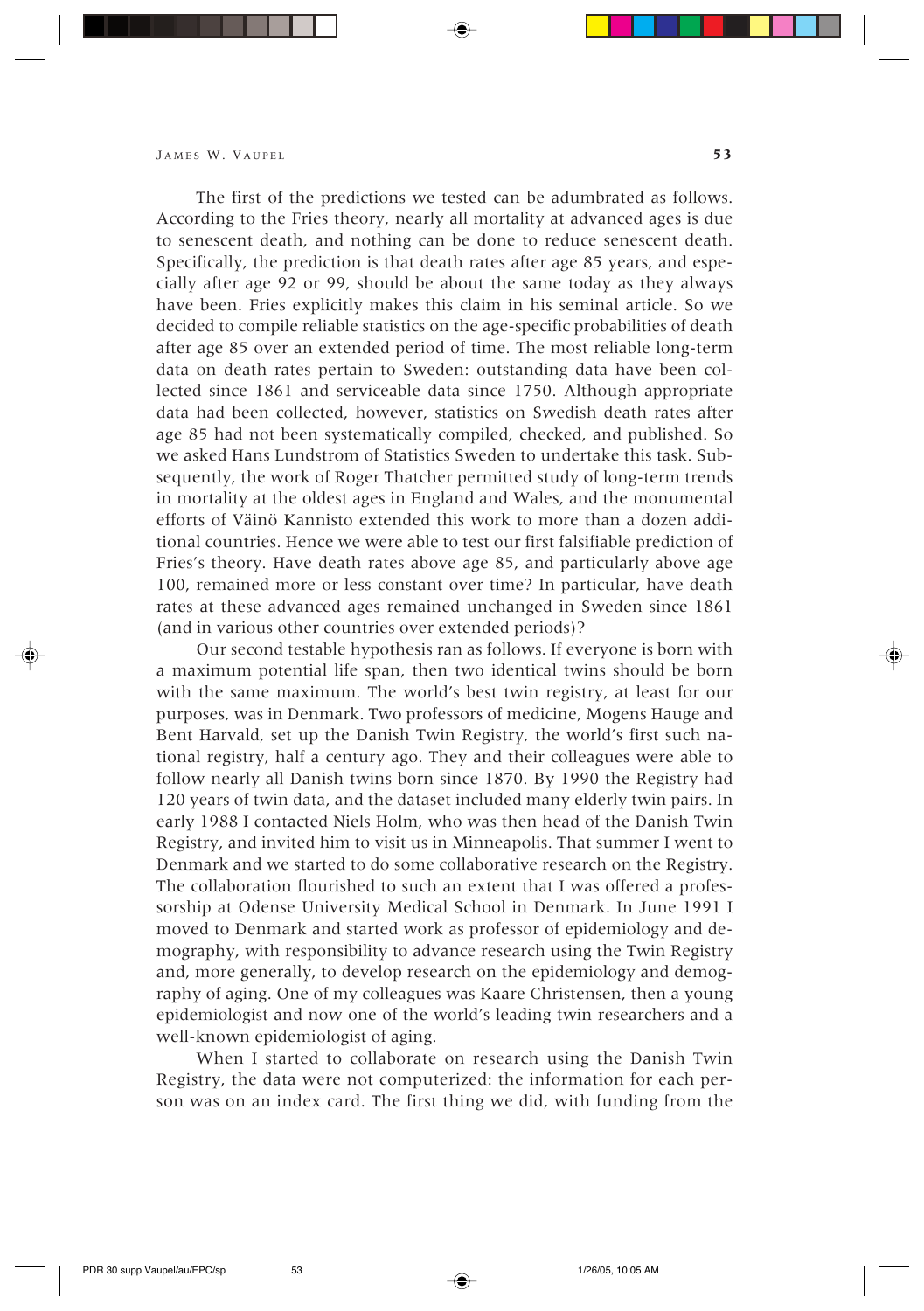US National Institute on Aging, was to computerize the data. Then we were able to undertake sophisticated analyses. In particular, we fit various survival-analysis models to the data we had on the life spans of twins. Some models included a term that captured the maximum potential life span that two identical twins were hypothesized to share. And we fit simpler models, so-called nested models, that did not have this term. The key question was whether the life span term improved the fit of the models to the data.

Our third testable prediction concerned the shape of the age trajectory of mortality. Both the Fries theory and the evolutionary theory of aging assert that mortality should increase rapidly—exponentially or even faster at advanced ages. So we decided to use Swedish data to determine the veracity of this prediction.

Furthermore, we tested this prediction using data from some nonhuman species. The evolutionary theory of aging applies not only to humans: it is supposed to apply to all species of animals. Nor is the central notion of Fries's theory—that each individual is born with a maximum potential life span—limited to humans. We decided to try to find another species for which large numbers of individuals had been followed from birth to death. James Carey and I took the lead on this project. The largest study we were able to find was done by Raymond Pearl in the 1920s. Pearl, one of the founders of the Population Association of America, conducted demographic research on various animals as well as on humans. In one experiment he compiled life span data on a few thousand fruit flies (*Drosophila*) held in his laboratory. Until our research in the 1990s, that experiment was apparently the largest ever done to determine the distribution of life spans for any nonhuman species. Thus, little was known about the trajectory of mortality at older ages for any species except humans—and even for humans the data available on mortality at advanced ages were limited and of questionable reliability.

Carey decided which nonhuman species to investigate first and where to carry out the study. The best option was to compile data on one million Medflies in a laboratory in Tapachula, Mexico. Subsequently, large populations of several other species were also studied in this laboratory. The laboratory is housed in a factory, just over the border from Guatemala, that rears billions of Medflies that are sterilized and then released along the border. When Guatemalan Medflies attempt to invade Mexico, they mate with the sterile Mexican flies and do not have any offspring: this is a way of controlling the invasion from Guatemala. Our project staff were given use of a small corner of the factory, and local technicians were hired to follow one million Medflies from birth to death.

In our first experiment, Medflies were put, one by one, into small containers with food and water. The technicians were supposed to look at each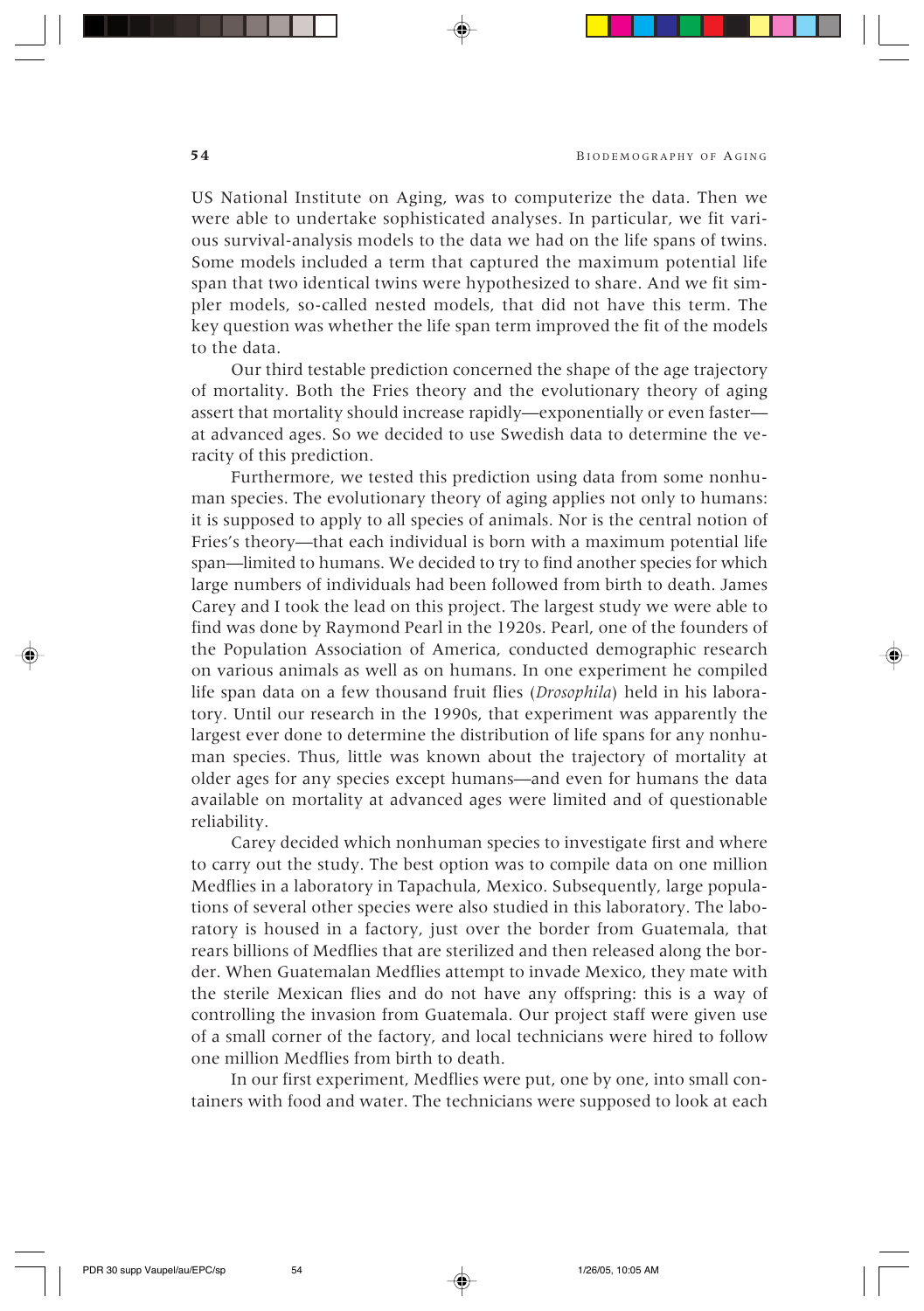container daily and determine whether the Medfly was alive or dead. After they had followed about 10,000 flies, they refused to continue the work—it was too tedious. So Carey designed a second experiment with smaller containers that were assembled in blocks of several containers. Work with these devices also proved too tedious. Finally, Carey designed an experiment with sizable cages, each holding about 5,000 flies. When a fly died it fell to the floor of the cage. A technician could "aspirate" (i.e., carefully suck up through a small hose) dead flies and array them on white paper. Then the males could be separated from the females and the dead counted. When the last fly died, the cumulative count of the number of dead flies provided an accurate estimate of the initial population of flies, permitting the calculation of death rates. (That is, we used the "extinct generation" method.) This laboratory procedure held the interest of the technicians. They successfully completed the study of just over one million Medflies. Then they went on to further studies of Medflies and other insects, aspirating close to 10 million flies by now.

Let me now turn to the fourth falsifiable prediction we deduced from Fries's theory. A drawback of studies based on human twins is that there are only two members of a twin pair. Determining whether they share a common maximum potential life span therefore requires application of sophisticated statistical models. The analysis would be much more straightforward if there were thousands of individuals who were identical "twins," that is, who were genetically identical with each other. Indeed, if a population of several thousand genetically identical individuals could be followed from birth to death, then a simple test of the Fries theory would be feasible. The survival curve for such a population would gradually decline from 100 percent toward zero as premature death took its toll. When the common maximum potential life span of the genotype was approached, the survival curve should then plunge to zero, with no individual living past the maximum. Such a test of the theory is possible with inbred lines of animals. In particular, it is not difficult to rear thousands of genetically identical *Drosophila* fruitflies. James Curtsinger of the University of Minnesota undertook this experiment with several different populations of fruitflies.

#### Findings

We started work in 1990 on the four falsifiable predictions of the Fries theory. Within two years we had publishable results, but we continued to refine and extend our tests for several more years. Our findings can be summarized as follows.

The first falsifiable prediction we deduced from the theory was that Swedish death rates at advanced ages should have remained unchanged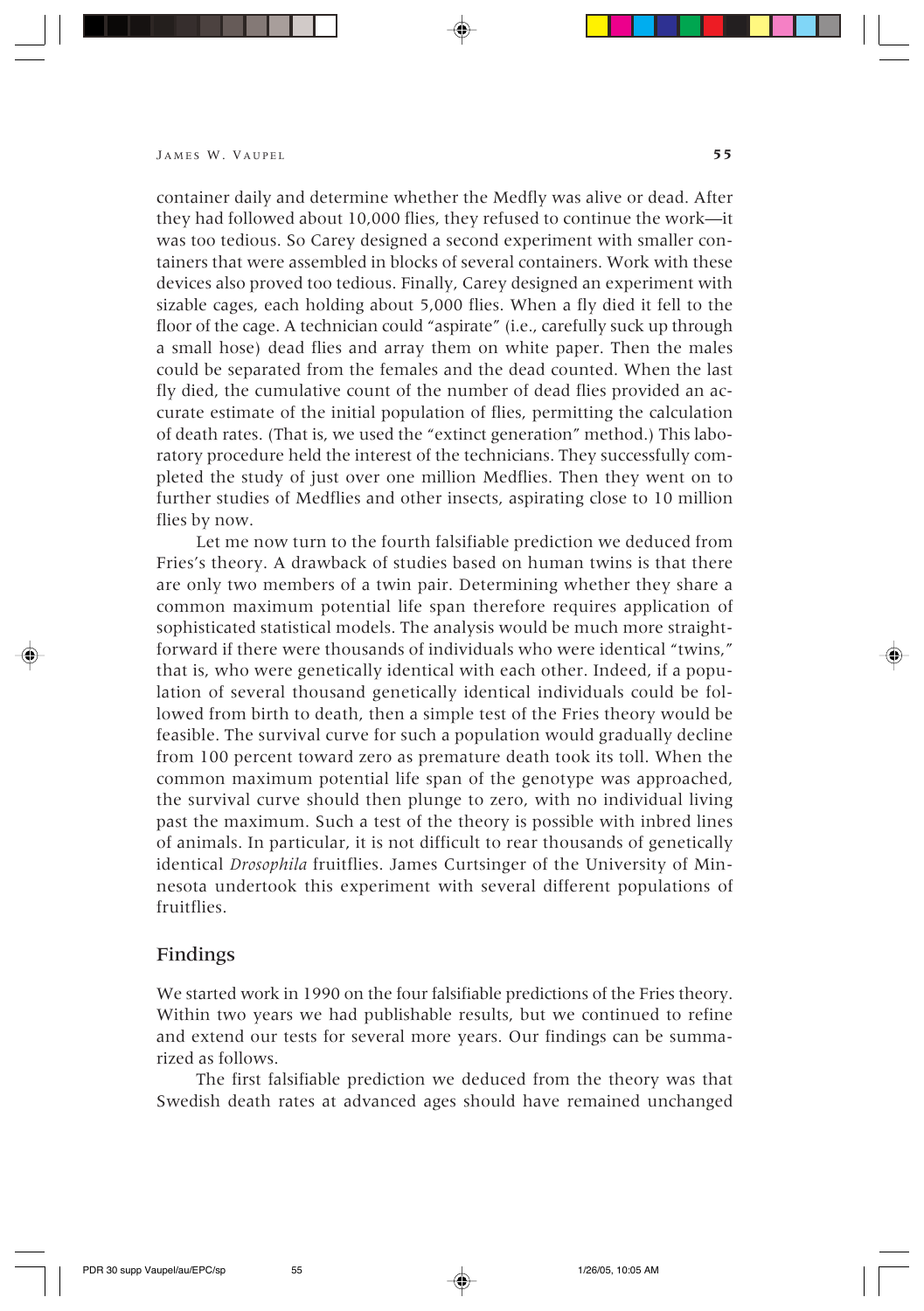over time. This is not true. Even at age 100, Swedish death rates fell substantially, being less than half as high in 1990 as they were a century earlier. Subsequent analysis of data from various other countries with long life expectancies confirmed this finding. Mortality after age 85 is not fixed: it is highly plastic and has been dramatically reduced, especially since 1950.

Fries's theory also failed our second test. Simpler statistical models of the survival of Danish identical twins fit the data as well as more complicated models that included a term that captured the effect of a shared maximum potential life span. We know that identical twins die at more similar ages than do fraternal twins. And fraternal twins die at more similar ages than do unrelated individuals. We used this information to estimate that about a quarter of the variation in adult longevity could be attributed to genetic variation among individuals (McGue et al. 1993; Herskind et al. 1996). Genes, then, do have an impact on the length of life, but we could find no evidence that they determined a maximum potential life span.

Fries's third prediction was that death rates should rise rapidly at advanced ages. Our studies revealed, however, that Swedish death rates—and death rates for other countries with reliable data at oldest-old ages—increase more and more slowly after age 85. Furthermore, the age trajectory of mortality for Medflies reached a maximum and then declined. Subsequent research that our team and others have done on large populations of various species, including nematode worms and different kinds of insects, has shown that such mortality deceleration is the rule rather than the exception. This unexpected result has led to a stream of biodemographic research aimed either at trying to rescue the current evolutionary theory of aging or at finding a more valid evolutionary theory of aging. In any case, the prediction of the Fries theory is wrong.

Finally, our fourth test of the theory was whether survival curves for thousands of genetically identical *Drosophila* are characterized by a cliff of plunging survival followed by no survival when the maximum potential life span for the genotype is reached. In James Curtsinger's experiments there was no evidence of such a cliff: the survival curves gradually fell off and petered out. Thomas Johnson subsequently replicated this negative result in large populations of genetically identical nematode worms.

In sum, our research team demonstrated that all four central predictions of Fries's theory are false.

On the other hand, I admit that our findings, especially our early findings, were not beyond reasonable criticism. Various scholars advanced legitimate caveats and objections concerning our results. After the first burst of research results in the early 1990s, marked by two major articles in *Science* (Carey et al. 1992 and Curtsinger et al. 1992), we devoted considerable effort during the rest of the decade to refining and extending our findings. As I noted above, Väinö Kannisto and Roger Thatcher compiled data on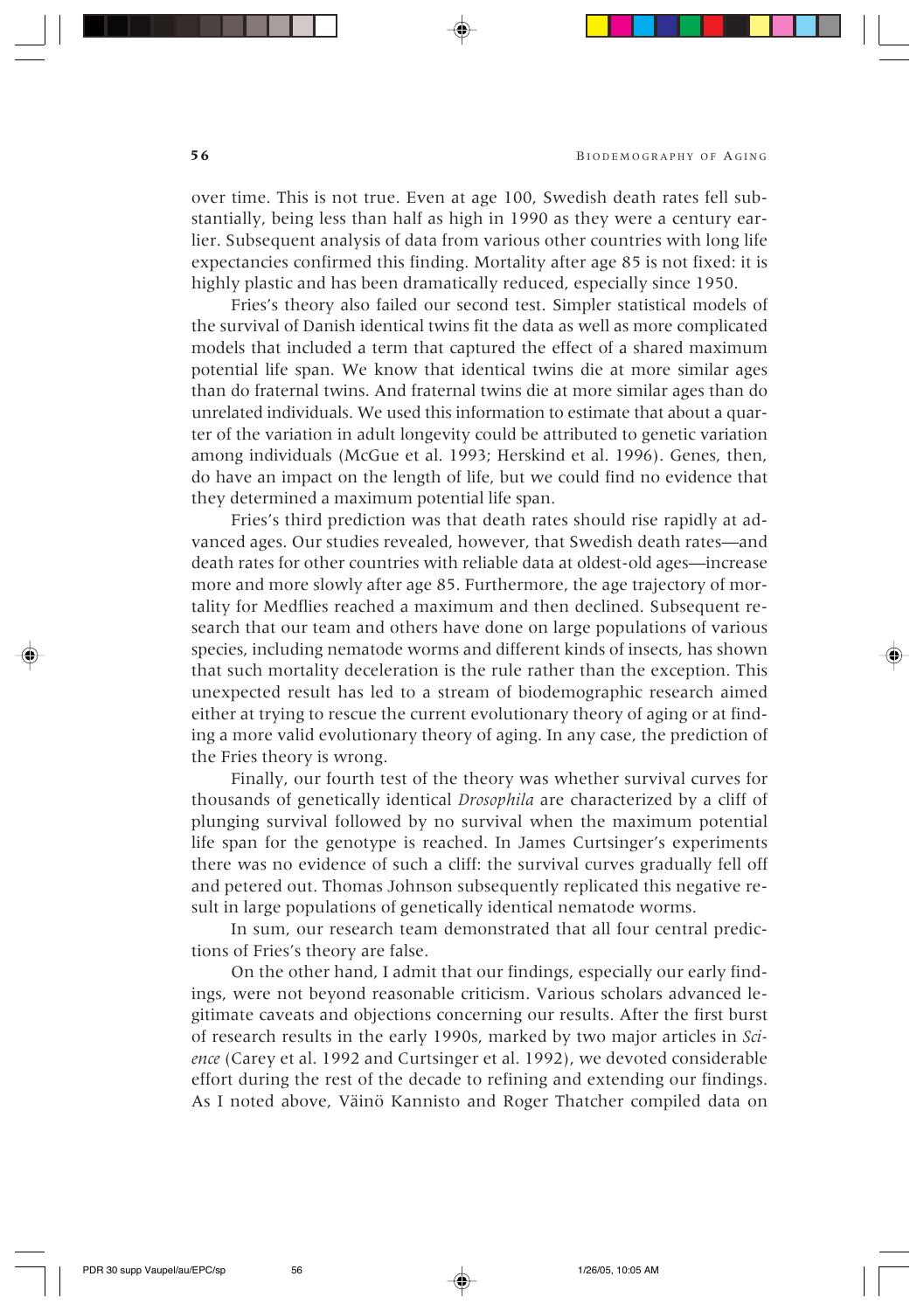oldest-old mortality in many countries besides Sweden and this resulted in an influential article (Kannisto et al. 1994). We replicated our studies in various species in addition to humans, Medflies, and *Drosphila.* An important concern about our insect experiments was that the density of individuals in a Medfly cage or a *Drosophila* vial declined as survival declined. Consequently, James Curtsinger's group and, to a somewhat lesser extent James Carey's group, undertook laborious experiments to hold density constant and to hold all other conditions as constant as feasible. Another effort of ours was to replicate the Danish twin results in other populations of twins and to develop more powerful methods to analyze the data; among other investigators, Anatoli Yashin worked on this. A research report in *Science* with many coauthors summarized our main results as of the mid-1990s (Vaupel et al. 1998).

We gradually convinced ourselves—and most of our colleagues who were willing to change their minds when presented with compelling evidence—that individuals are not born with limited life spans. A key milestone was reached recently: female life expectancy in Japan in 2002 rose above 85—to 85.23 years. The diehards who believe in a looming limit to human life expectancy have retreated to higher ages—88 for instance. Jim Oeppen and I reviewed the sorry saga of broken limits to life expectancy in an article in *Science* (Oeppen and Vaupel 2002). We showed that best-practice life expectancy—that is, life expectancy in the national (female) population that holds the record—has increased linearly by three months per year since 1840, with no sign of any slowdown. If this trend continues, then the new alleged maximum of 88 years will be broached in less than a dozen years.

The future of human life expectancy is uncertain. Deadly epidemics, environmental collapse, economic depression, global war, terrorism, and various other calamities could make life once again nasty, brutal, and short. Furthermore, it is possible there will turn out to be a limit to human life expectancy at some age that few if any individuals currently reach and for some reason we do not yet understand. On the other hand, biomedical and other research may permit the acceleration of progress in reducing mortality, as well as morbidity and disability. And new kinds of health interventions, based for instance on new knowledge about genetics or about ways of regenerating or even rejuvenating organs, may lead to life expectancies far exceeding 100 years.

In this regard it seems to me that a key issue is whether to focus research on limits to longevity or on the plasticity of longevity. As James Carey, Kaare Christensen, and I recently argued (Vaupel, Carey, and Christensen 2003), data on humans and on various nonhuman species suggest that mortality is remarkably malleable, even at advanced ages and even for cohorts of individuals who have suffered poor conditions earlier in life. To what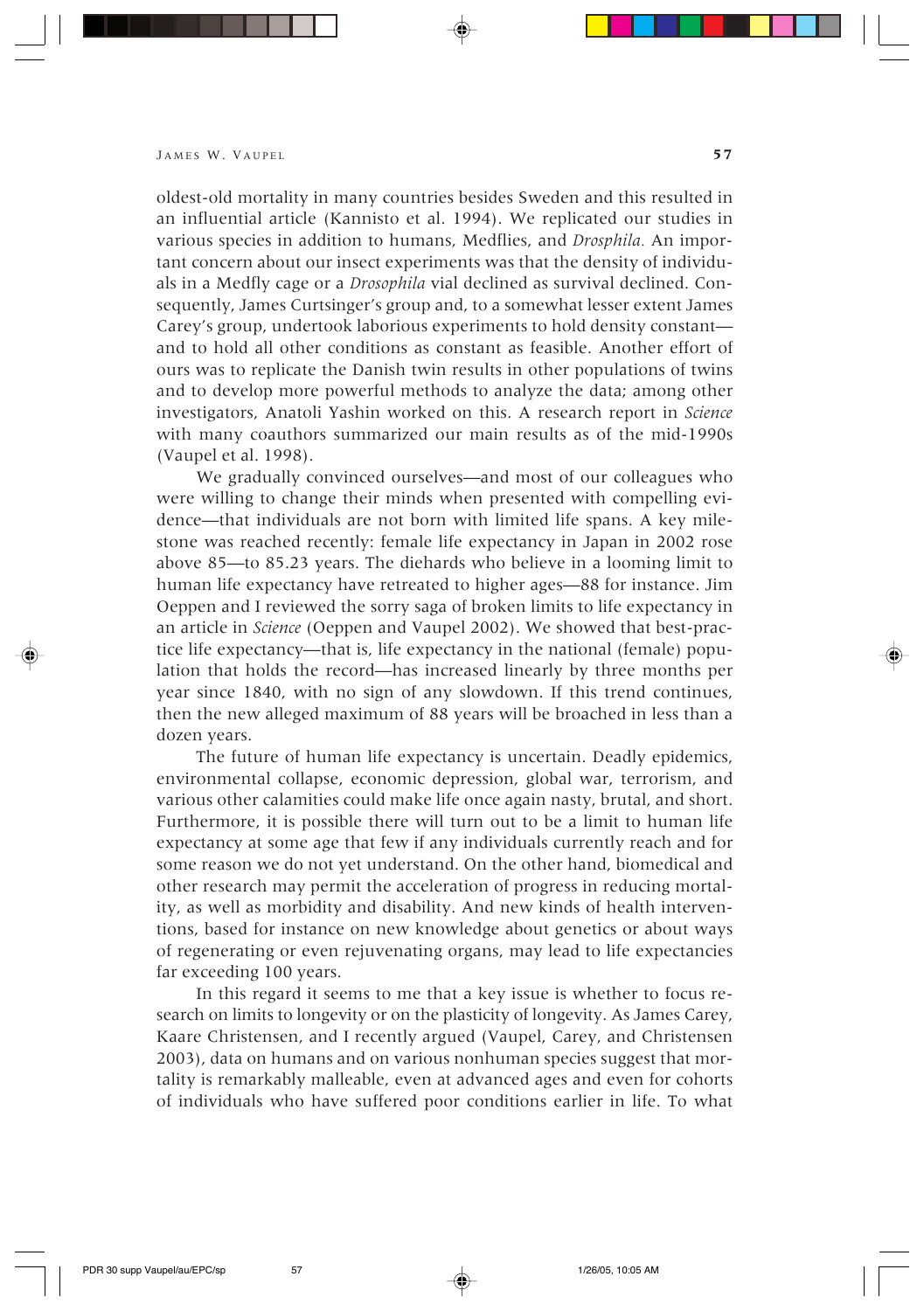extent and how quickly human death rates can be reduced and to what extent longevity can be extended in laboratory populations of nonhuman species are open questions that may remain of great interest for decades as the frontiers of survival are further advanced. Nematode worms typically live a week or two under favorable laboratory conditions. Genetic and environmental manipulations have led to life spans exceeding half a year. Will we soon be reading about nematode worms that live more than a year? The key question does not seem to be the one that used to be popular, namely, Why and how do evolutionary forces impose species-specific limits on longevity? Rather, the key question based on our current knowledge is, Why and how do evolutionary forces license the remarkable plasticity of death rates and longevity?

Consequently, the researchers supported by our ongoing grant from the US National Institute on Aging—and various other researchers as well—have shifted their focus away from limits and toward explaining the genetic and nongenetic factors that influence why some individuals in various species live much longer than others, why humans are living longer and longer, and, more broadly, why longevity is so plastic. This is the thrust of much of the best recent research on aging in general and on the biodemography of aging in particular.

#### Broadening of research

An idiosyncratic essay on my voyage of discovery in the field of the biodemography of aging is not the place to review either the history or the current status of biodemography. (See Carey and Vaupel (2004) for a recent attempt at this.) Let me mention, however, four research areas within the broad field that my colleagues and I have worked on over the past decade or so.

The first area might be called the biomedical demography of aging. With support from the US National Institute on Aging and from elsewhere, I have been principal investigator on various initiatives to survey and examine elderly people in Denmark, China, Sardinia, and Russia, and I am currently the deputy director of a very large survey, funded by the European Union, of elderly sibling pairs in Europe. My contribution to this research was only a small part of the total work; many other people deserve as much or more credit than I, including Kaare Christensen and Bernard Jeune in Denmark; Zeng Yi in China; Luca Deiana, Giovanella Baggio, and Graziela Caselli in Italy; Maria Shkolnikova in Russia; and Claudio Franceschi and others for the nascent European project.

In these surveys, older individuals were (and are being) asked to answer various questions about themselves, to perform various tests of physical and cognitive functioning, and to give blood samples for genetic and biochemical analysis. Some of the surveys, including one in Denmark and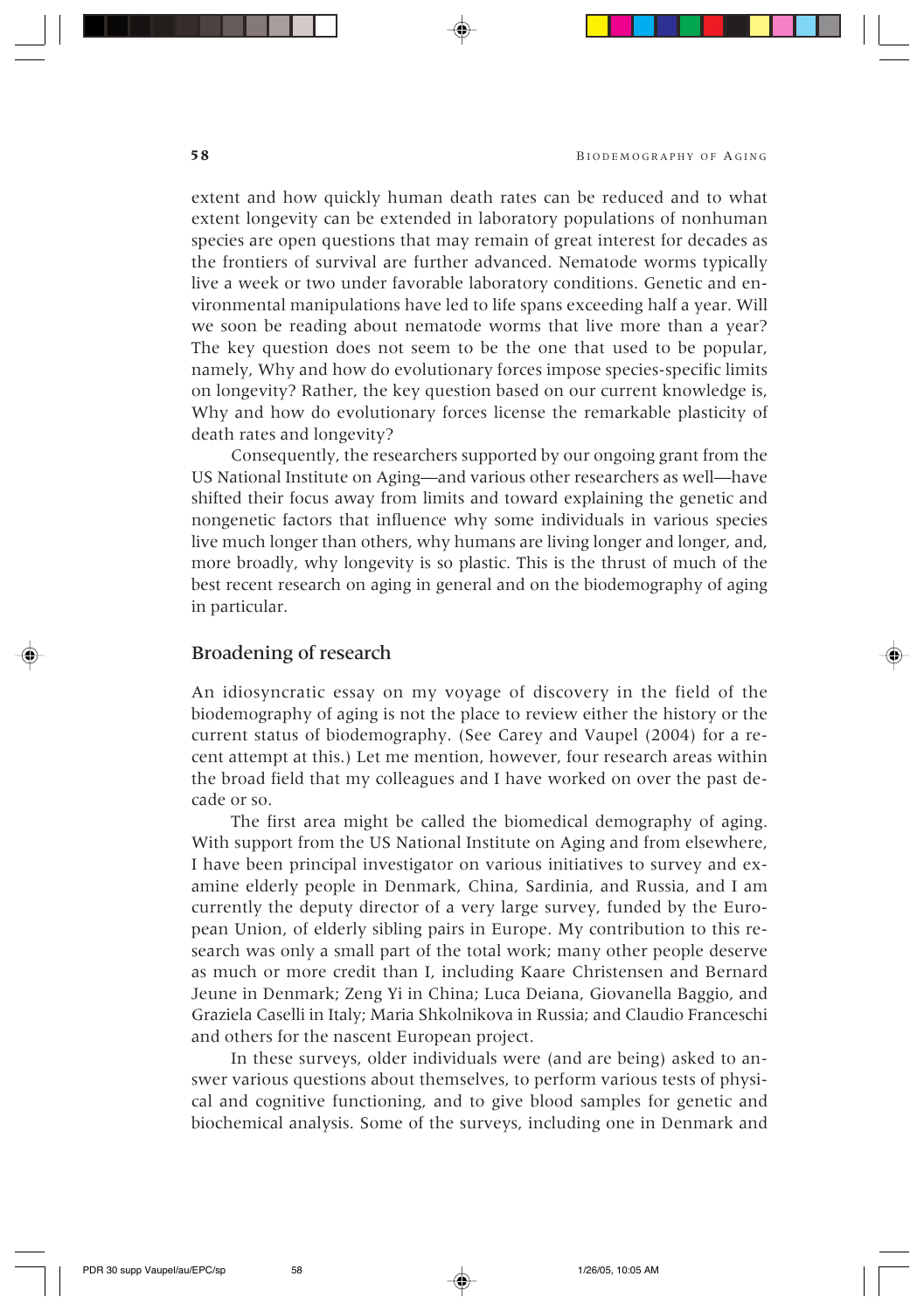ongoing surveys in China and Sardinia, included many centenarians. My original hope was to find a few key "secrets to longevity," among them perhaps a few genetic variants and some crucial behavioral or environmental factors. To date, however, our findings and those of other groups suggest that there are many ways of living a long, healthy life; that hundreds and perhaps thousands of genetic variants play a significant but modest role; and that beyond the advice we get from our mothers—to eat sensibly, to exercise appropriately, not to smoke, not to drink excessively, to smile and keep a good sense of humor—there is little that any of us can do to change our behavior or environment in order to live substantially longer. Life expectancy today is decades longer than it was a century or two ago, and life expectancy in the future may be decades longer than it is today—but we do not know today how to take the actions necessary to live substantially beyond current life expectancy. Careful people who follow sound advice might, on average, live five or ten years beyond the life expectancy of their national population, but not two or three decades beyond.

This does not mean I think that the findings from biomedical and demographic research are uninteresting or unimportant. On the contrary, these findings will help people live longer, healthier lives. My point is different: the findings suggest that there are not a handful of secrets of longevity, but rather that a great many genetic and nongenetic factors contribute to determining a person's life span. This multiplicity of causal mechanisms is consistent with the finding that aging is remarkably plastic. The complexity may also help explain why so many people for so many years have erroneously concluded that we are close to the ultimate limit of human life expectancy.

A second branch of the biodemography of aging that has captured much of my attention over the past decade might be called the biological demography of aging (in contrast to the biomedical demography of aging described above). As a demographer I have been able to contribute to research on longevity in various species, including several kinds of insects, nematode worms, and yeast. An important thrust of this research has been to investigate the deep relationship between mortality and fertility.

Third, I have been intrigued by paleodemography in general and by the problem of estimating age from skeletal remains in particular. At the University of Minnesota, I was given a secondary appointment as professor of ancient studies and did some teaching and research on paleodemography. Since becoming Founding Director of the Max Planck Institute for Demographic Research in Rostock, Germany, in 1996, I have organized four research workshops on methods of paleodemography, helped edit a book (Hoppa and Vaupel 2001), and set up a paleodemographic laboratory in Rostock.

Finally, two years ago my interest was seized by another branch of biodemography, namely evolutionary demography or "evodemo." In the first part of the twentieth century Alfred Lotka made seminal contributions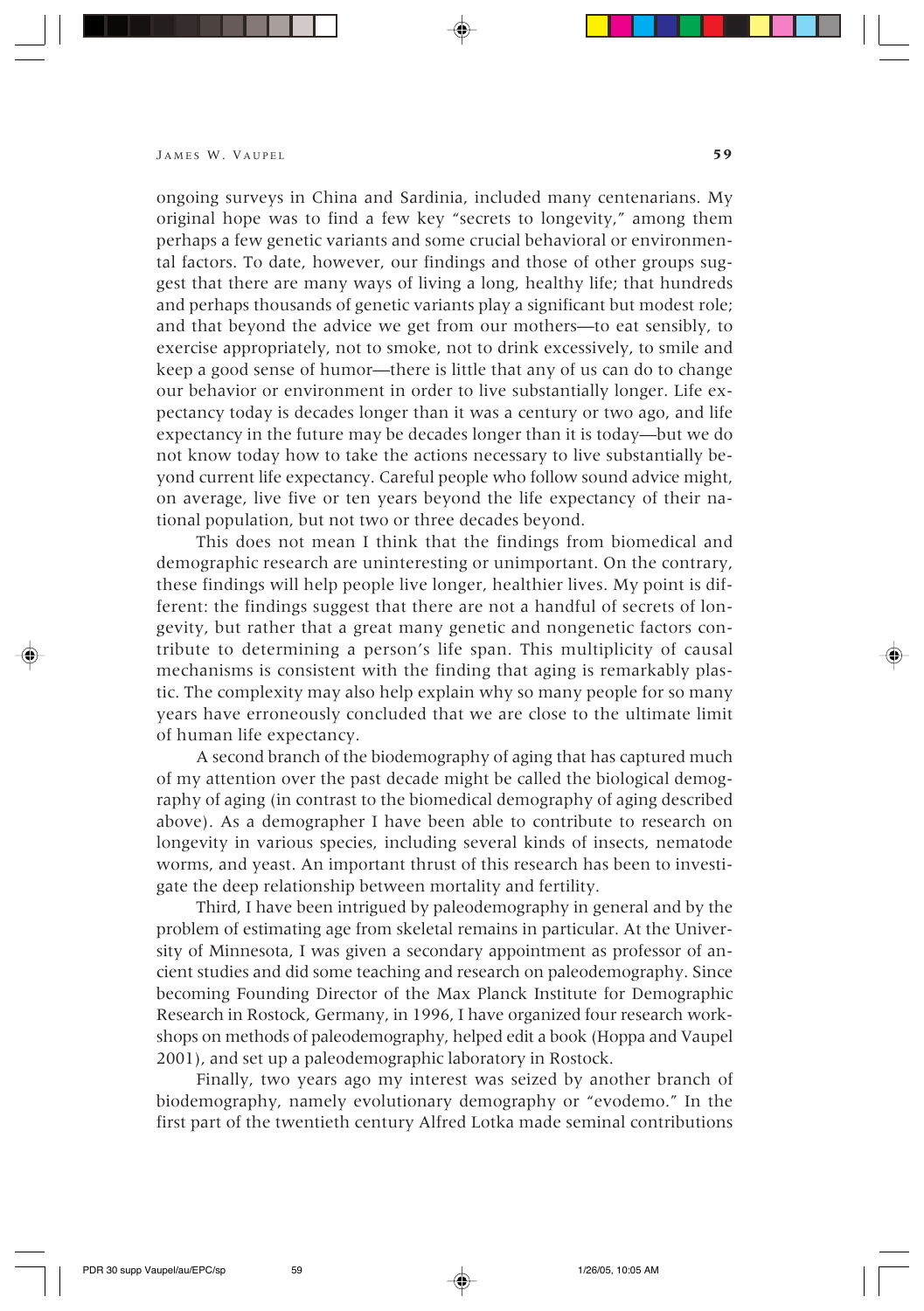to this line of research. In the 1960s William Hamilton, a biologist who studied demography at the London School of Economics, made further advances. For more than a decade, Shripad Tuljapurkar has been productively tilling this field and recently Ronald Lee, Kenneth Wachter, and various others have begun to focus their attention on it. It is sometimes claimed that nothing in biology can be understood except in the light of evolution. What I have learned—and many biologists would agree with me—is that nothing in evolution can be understood except in the light of demography. As just noted, demographers have made some contributions to understanding the processes of evolution, but demographers could surely make many more.

My interest in evodemo was stimulated by research by Deborah Roach, a professor at the University of Virginia whose studies are supported in part by our grant from the National Institute on Aging. She uses *Plantago lancealota* —a common plant, indeed a weed, known as plantain—as her experimental model. As this plant gets older, it tends to get bigger, and as it gets bigger its fecundity tends to increase and its chances of morbidity and mortality tend to decrease. It seemed to me that this could be called "negative senescence" and that to understand aging it would be useful to compare species characterized by negative senescence with species, such as humans, that get weaker and less fertile with age.

William Hamilton, in 1968, published a highly influential article in which he claimed to prove that negative senescence is evolutionarily impossible. So when, a couple of years ago, I uttered the phrase "negative senescence" at a research workshop on the biology of aging, I was assaulted with hisses. This stimulated me all the more. A talented doctoral student, Annette Baudisch, with some help and encouragement from me, showed that Hamilton's "proof" is no such thing. A research team at the Max Planck Institute for Demographic Research is now developing evodemo models of positive versus negative senescence, and we have published an initial article (Vaupel et al. 2004).

#### The nature of demography

Let me conclude with some remarks about how the course of my research career has shaped the way I have come to see the field of demography more generally. The deepest attraction of demography for me is that it is fundamentally a mathematical discipline. We demographers can prove theorems that hold forever. For the last three winter semesters in Rostock I have taught a course on "The theory of pure demography." In each of the 28 classes in the semester, I prove at least one demographic theorem. This to my mind is the essence of demography, the core that makes demography a discipline.

It seems to me that demography is where the social sciences meet the biological sciences. Some demographers may object that their field is much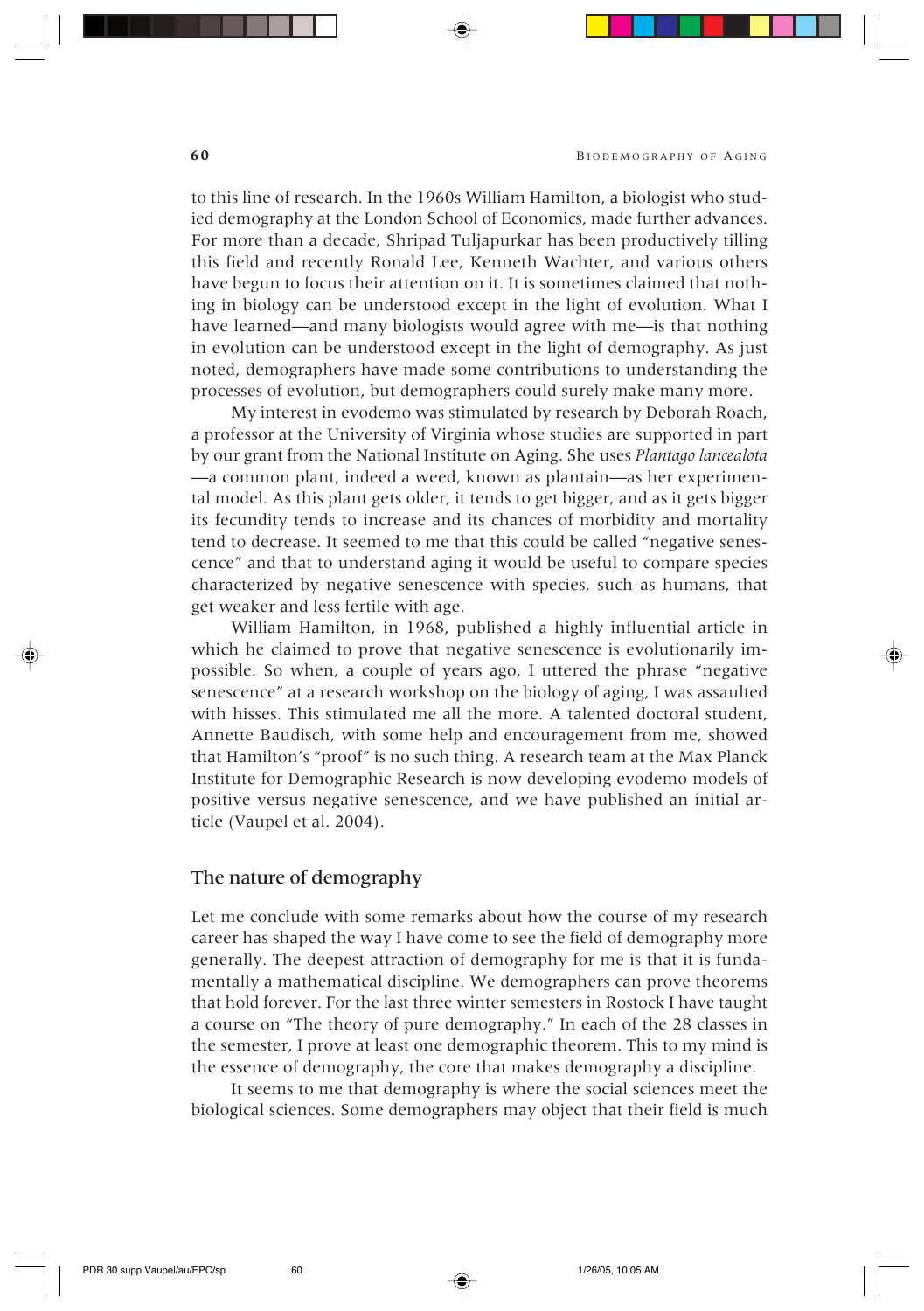closer to sociology, economics, and history than it is to biological disciplines such as epidemiology, ecology, population genetics, evolutionary theory, or physical anthropology. This may be true according to the current affiliations of most demographers, but in terms of the scope of demography as a field of study, I would argue that our domain includes large biological as well as social science territories. Death, after all, has biological aspects, as do morbidity, disability, and aging more generally. Fertility also has biological underpinnings.

At Odense University Medical School, I was professor of epidemiology and demography—and I can testify that the two disciplines have many points of contact. The flourishing of biomedical demography has brought epidemiologists and demographers even closer together. Research on the biological demography of aging is creating ties with biologists who study nonhuman species. Demographers have much to contribute to research in the areas of population genetics, evolutionary theory, ecology, life-history biology, and various other branches of the life sciences. My hunch is that much of the future growth of the field of demography will be in the direction of our legitimate but underexplored territory in the biological sciences.

### References

- Abrams, P. 1991. "The fitness costs of senescence: The evolutionary importance of events in early adult life," *Evolutionary Ecology* 5: 343–360.
- Carey, J. R., P. Liedo, D. Orozco, and J. W. Vaupel. 1992. "Slowing of mortality rates at older ages in large medfly cohorts," *Science* 258(5081): 457–461.
- Carey, J. R. and J. W. Vaupel. 2004. "Biodemography," in D. L. Poston (ed.), *The Handbook of Population*. Dordrecht: Kluwer.
- Curtsinger, J. W., H. H. Fukui, D. R. Townsend, and J. W. Vaupel. 1992. "Demography of genotypes: Failure of the limited life-span paradigm in *Drosophila melanogaster*," *Science* 258(5081): 461–463.
- Fries, J. F. 1980. "Aging, natural death, and the compression of morbidity," *New England Journal of Medicine* 202(3): 130–135.
- Hamilton, W. D. 1966. "The moulding of senescence by natural selection," *Journal of Theoretical Biology* 12(1): 12–45.
- Herskind, A. M. , M. McGue, N. V. Holm, T. I. A. Soerensen, B. Harvald, and J. W. Vaupel. 1996. "The heritability of human longevity: A population-based study of 2872 Danish twin pairs born 1870–1900," *Human Genetics* 97: 319–323.
- Hoppa, R. D. and J. W. Vaupel. 2002. "The Rostock Manifesto for paleodemography: The way from stage to age," in: R. D. Hoppa and J. W. Vaupel (eds.), *Paleodemography: Age Distributions from Skeletal Samples*. Cambridge: Cambridge University Press, pp. 1–8 (Cambridge studies in biological and evolutionary anthropology; 31).
- Kannisto, V. 1994. *Development of Oldest-old Mortality, 1950–1990.* Odense: Odense University Press.
- ———. 1996. *The Advancing Frontier of Survival: Life Tables of Old Age*. Odense: Odense University Press.
- Kannisto, V., J. Lauritsen, A. R. Thatcher, and J. W. Vaupel. 1994. "Reductions in mortality at advanced ages: Several decades of evidence from 27 countries," *Population and Development Review* 20(4): 793–810, 921–924.